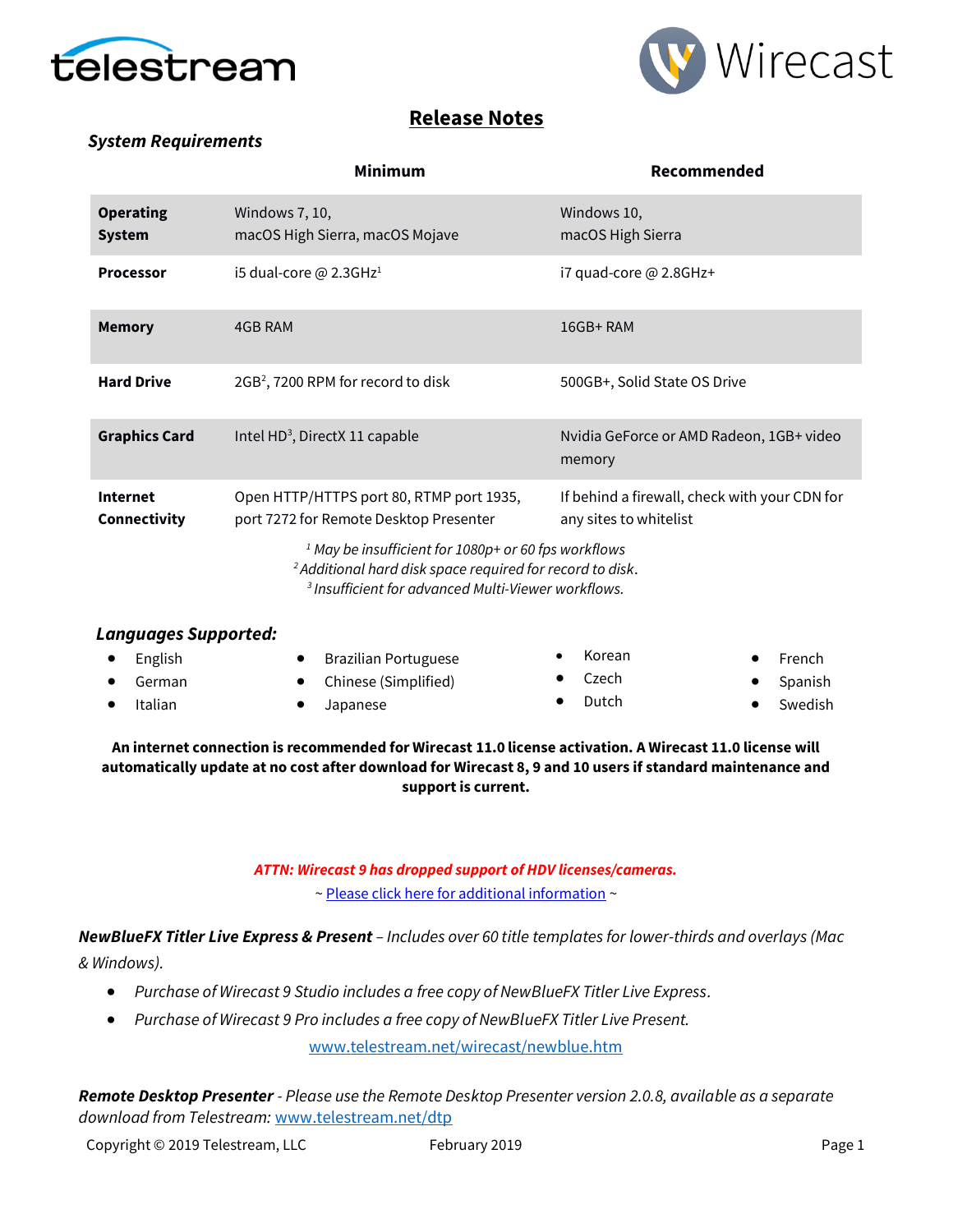



# *Best Practices*

#### Minimum Required Upload Speed:

- It is recommended that an upload speed rate of at least double the selected video bitrate be available, especially for a total target bit-rate of 10Mbps (Megabits per second) or less, or when there are multiple outgoing streams.
- Upload speed can be tested at a website such as [TestMy.net/upload.](http://testmy.net/upload)
- Additional tasks that can consume upload bandwidth on the network should also be considered when determining how much of the available upload bandwidth can be allocated towards streaming.

#### Rendezvous

Wirecast Rendezvous uses WebRTC technology that can be very resource intensive. For the best experience, we suggest considering the following table when choosing hardware:

|                        | Studio (2 quests + 1 host) | Pro $(7 \text{ guests} + 1 \text{ host})$ |
|------------------------|----------------------------|-------------------------------------------|
| Bandwidth <sup>4</sup> | Add 4 Mbps                 | Add $5+$ Mbps <sup>5</sup>                |
| Processor <sup>4</sup> | $i5$ quad-core $6$         | $i7$ quad-core $6$                        |

<sup>4</sup>Based on a single simultaneous stream of 720p30 x264  $\omega$  4.0Mbps.

<sup>5</sup>Bandwidth per guest will scale downwards as more are added to maintain reliability.

 $6$ Minimum recommended processor with example stream<sup>4</sup>. More demanding workflows may require a more capable CPU.

#### ISO Recording:

- Solid State Drive or fast RAID array recommended for ISO Recording and Replay functionality.
- Actual data rates will vary depending on quality level selected for ProRes (Mac) or MJPEG recording (Windows), as well as the resolution and frame rate selected.
	- For Mac ProRes recording please refer to [Apple's ProRes data rate specifications](https://documentation.apple.com/en/finalcutpro/professionalformatsandworkflows/index.html).
	- Windows MJPEG Best Quality Guidelines (Megabytes per second):
		- *1080i and 1080p 29.97 and 30 FPS, MJPEG Best Quality* ~25MB/sec
		- *1080p 60 FPS, MJPEG Best Quality* ~50 MB/sec
		- *720p 59.94 and 60 FPS, MJPEG Best Quality* ~20 MB/sec
- Total expected data rate should be compared to available disk write speed to ensure adequate disk throughput.

*Failure to ensure the available disk write speed is greater than the highest expected total data rate may result in frames being dropped from recordings (ISO, Replay, and Record-to-Disk).*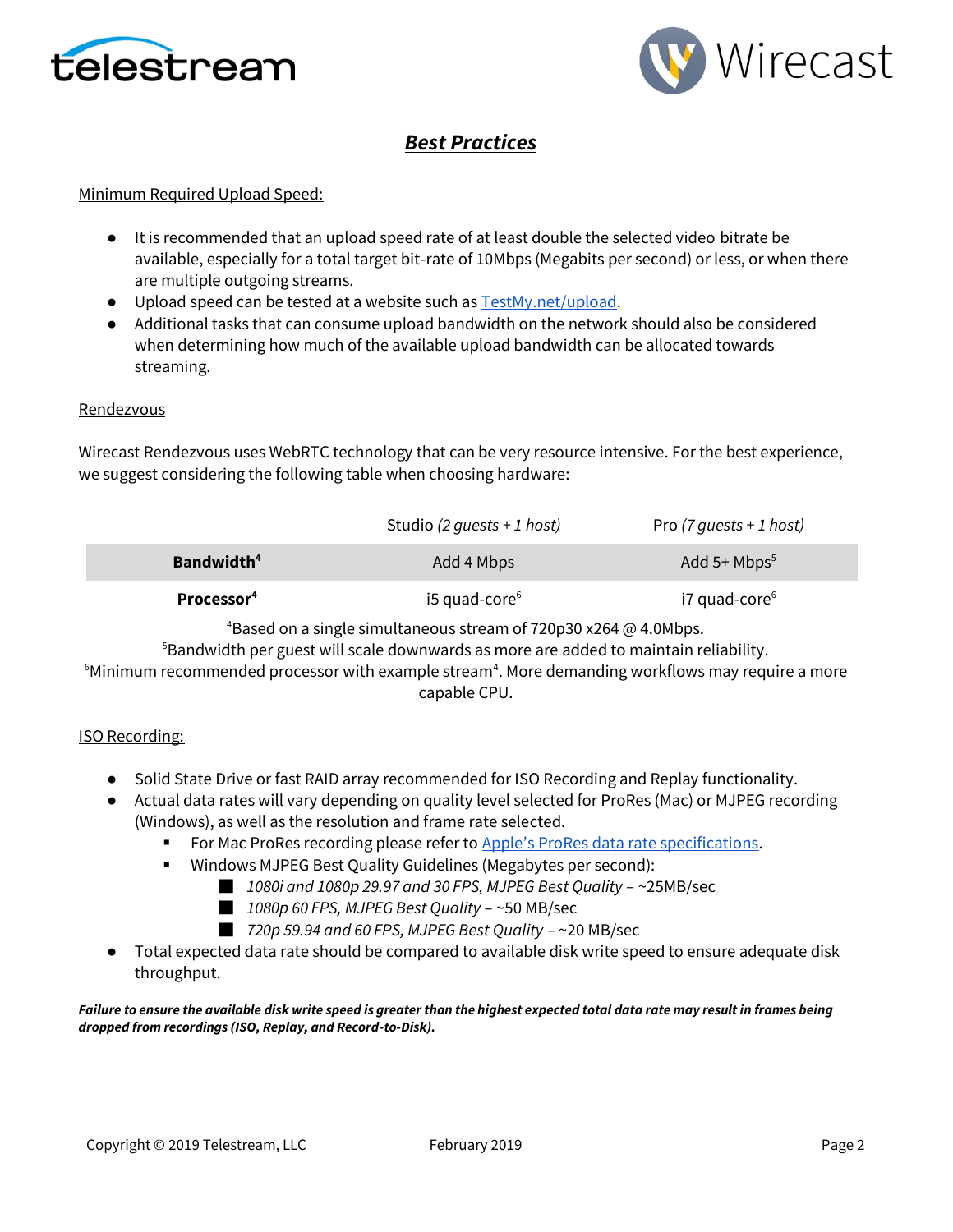



# *Best Practices (cont.)*

#### Hardware accelerated encoding requirements:

- Intel Quick Sync Video encoding requires an Intel CPU with an Intel® QuickSync Video core[.](http://ark.intel.com/search/advanced?QuickSyncVideo=true&MarketSegment=DT) [List of Intel CPUs supporting QuickSync](http://ark.intel.com/search/advanced?QuickSyncVideo=true&MarketSegment=DT)
- NVIDIA NVENC encoding requires an NVidia GPU with Kepler architecture or newer[.](https://developer.nvidia.com/nvidia-video-codec-sdk) [NVIDIA only maintains a general list of supported GPUs](https://developer.nvidia.com/nvidia-video-codec-sdk)
- Apple Hardware Accelerated H.264 encoding requires a Mac with an integrated Intel GPU<sup>\*</sup>. *\*This may change in the future, as the Apple API decides what hardware acceleration method is to be used. At the time of this writing, only Quick Sync via an Intel GPU is supported.*

#### High frame-rate streaming (60fps):

- High frame-rate streaming will result in increased CPU usage and require a higher bitrate (4Mbps or higher) for a quality encode.
- Simply switching to a higher frame-rate without ensuring the CPU and bitrate are sufficient may result in a lower quality encode.

#### CPU Usage:

- Consider lowering your canvas frame rate and/or streaming resolution to lower CPU usage.
- Maintained system CPU usage greater than 60% will increase the likelihood of dropped frames.

*(End of Page)*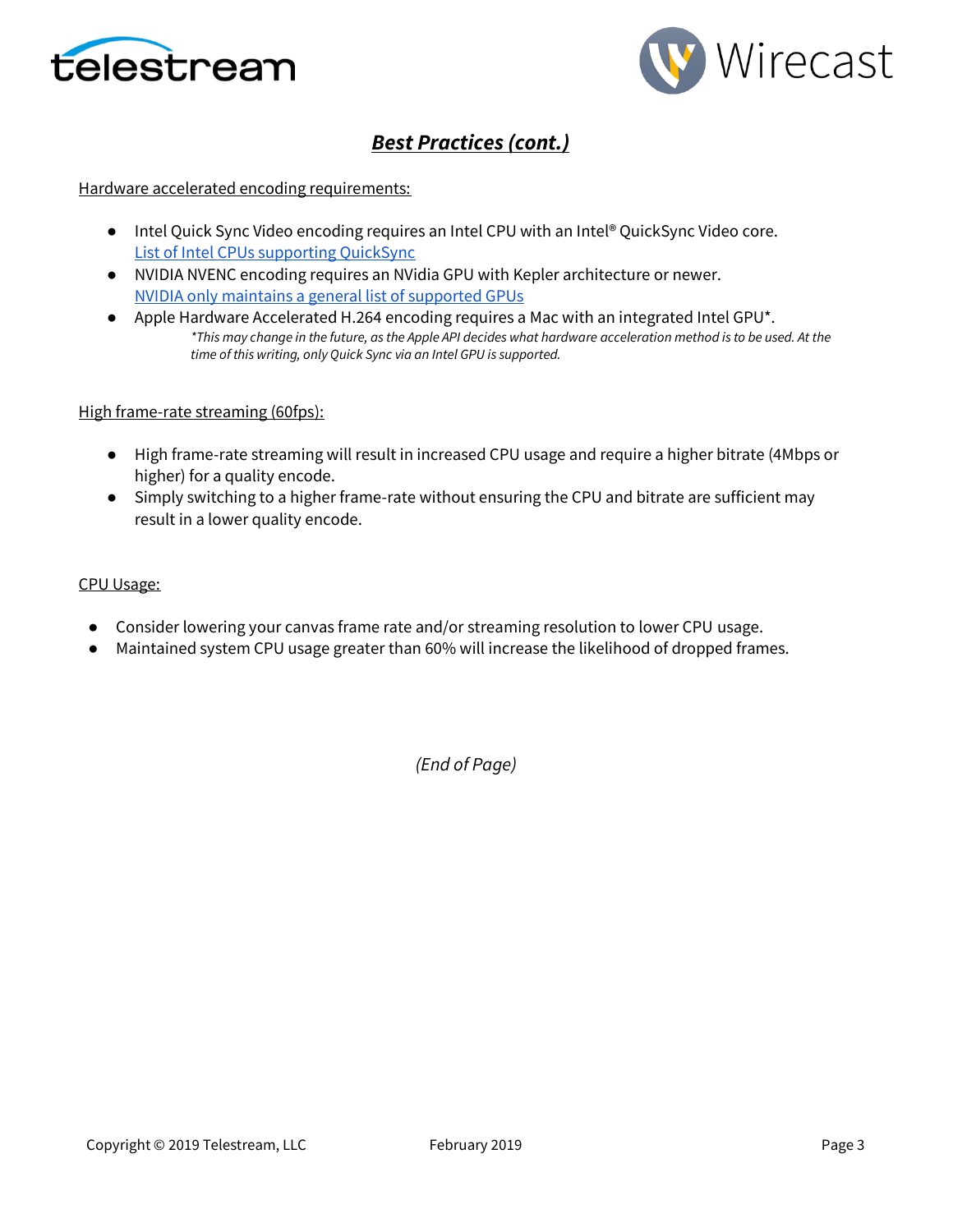



## *11.1.2 – Fixes*

- Update Facebook API to version 3.2
- Unable to retrieve Pages in Facebook Destination
- Unable to Schedule Facebook Events to Pages

## *11.1.1 – Fixes*

- Fixed an issue with streaming to RTMP URLs containing query strings on macOS Mojave
- Unable to stream to Christian World Media, Meridix, Scale Engine or Sermon.net on macOS Mojave

## *11.1 – New Features*

### **NEW – Facebook Live Polling**

- Enables the creation and embedding in Facebook live streams of audience polls
- Text of questions and up to four answers can be written within the Wirecast user interface
- Results of the poll are dynamically displayed for viewers

## *11.1 – Fixes*

- Wirecast selects the Microsoft Basic Render Driver as the Video Adapter on Windows
- ISO recordings fail after certain periods of time
- Titler Live playlists do not work correctly
- Streaming to Sunday Streams does not work on macOS Mojave
- RTMP metadata has incorrect frame rate on macOS Mojave
- RTMP output does not work with fractional frame rates on macOS Mojave

## *11.0 – New Features*

### **NEW – Rewritten WebStream Plugin**

- Re-engineered WebStream plug-in with much broader format, codec and network transport support. This is hosted in a new out of process architecture that protects Wirecast from any failure in the plug-in. This enables HLS and MPEG-DASH ingest.
- Configurable latency of all WebStream network devices
- Improved discovery of ONVIF devices from the same vendor

### **NEW – Stinger Transitions**

• Stinger Transition support. Through the new stinger transition configuration panel, you can setup movies to use as custom transitions. Support for Apple Animation, ProRes and CineForm alpha channeled QuickTime content.

Copyright © 2019 Telestream, LLC February 2019 February 2019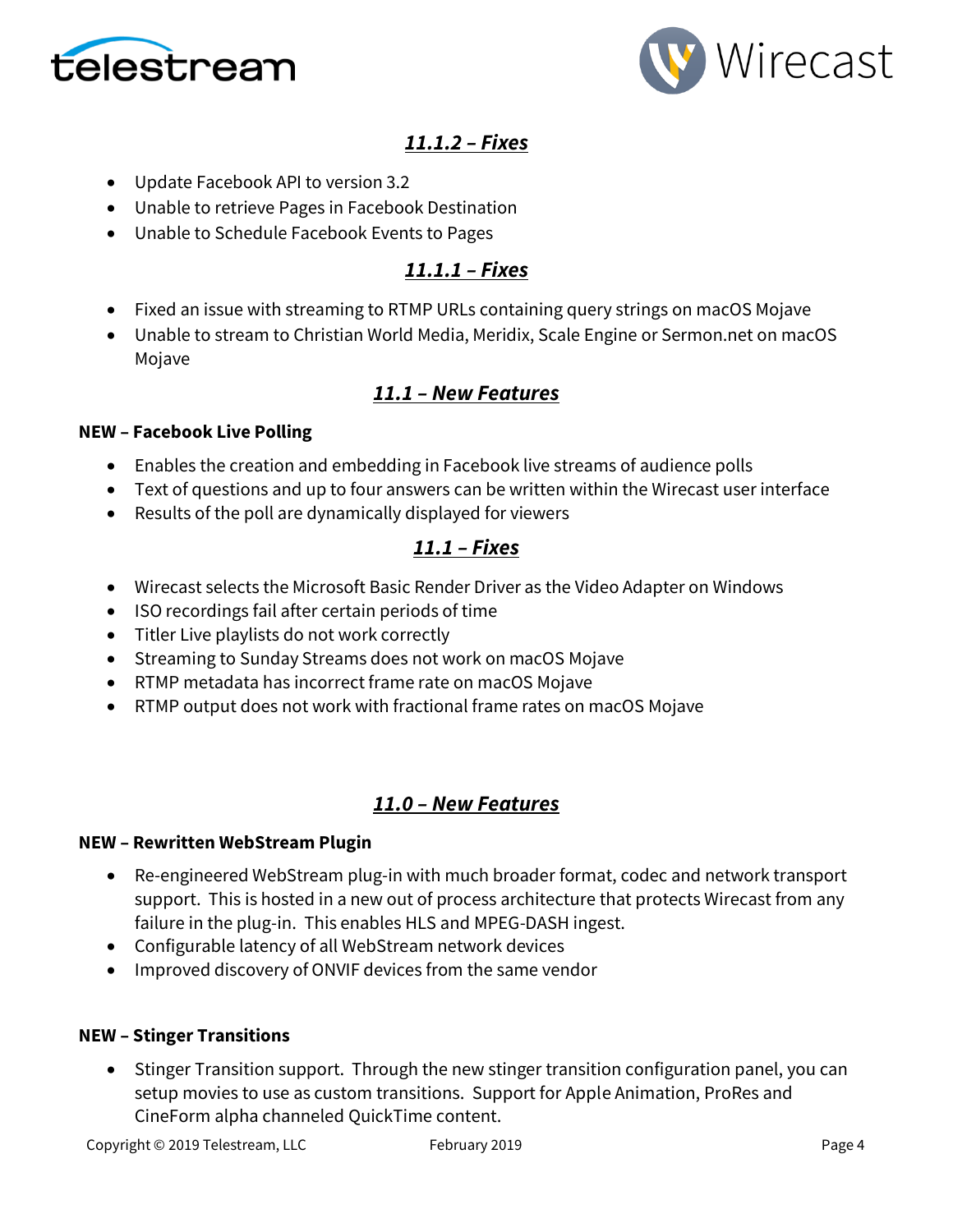



### **NEW – 'Smooth Transition' build in & out properties**

• Added panel for configuring the build in & out animations used when the 'Smooth' transition is selected.

### **NEW – Virtual Camera Improvements**

- The virtual camera driver for macOS has been rewritten for faster performance and better compatibility with host applications, including sandboxed apps.
- Added option to horizontally flip the video going to the virtual camera.

### **NEW – MacBook Pro Touchbar Switcher**

• Wondered what the Touchbar was for? Wonder no longer: Wirecast adds a quick shot switcher to the Touchbar.

### *11.0 – Improvements*

- On-going performance work: Wirecast 11 is speedier than ever, with quicker startup times, significantly faster drop shadow on macOS, and lower CPU on rendering. We'll continue to build on this work with every release.
- PTZ support for VISCA over UDP for PTZ Optics & Lumens cameras\*. \*Other brands utilizing VISCA UDP may work but are not officially supported.
- New 'Add Reference' workflow when adding a new shot or layer to control how sources are created
- Support for Facebook Live Donations
- Unlimited pagination for Facebook Live Groups and Pages
- Enabled users with Publish permissions to post to Facebook Groups
- Switched to the v5 API when publishing to Twitch
- Added 'Clear Menu' in the Recent Documents menu
- Improved UI layout of Welcome window
- Enabled copying the license number from Preferences to the clipboard
- Changed the scale of the data-rate statistics to Mb/s if the data-rate goes over 10,000 Kb/s
- Added support for TLS v1.2 for RTMPS on Windows
- Indicate an expired support subscription in the Preferences
- Lowered Telestream Cloud supported bitrates to 1.25 Mbps
- Restrict custom canvas size to 1/20 ratio in either dimension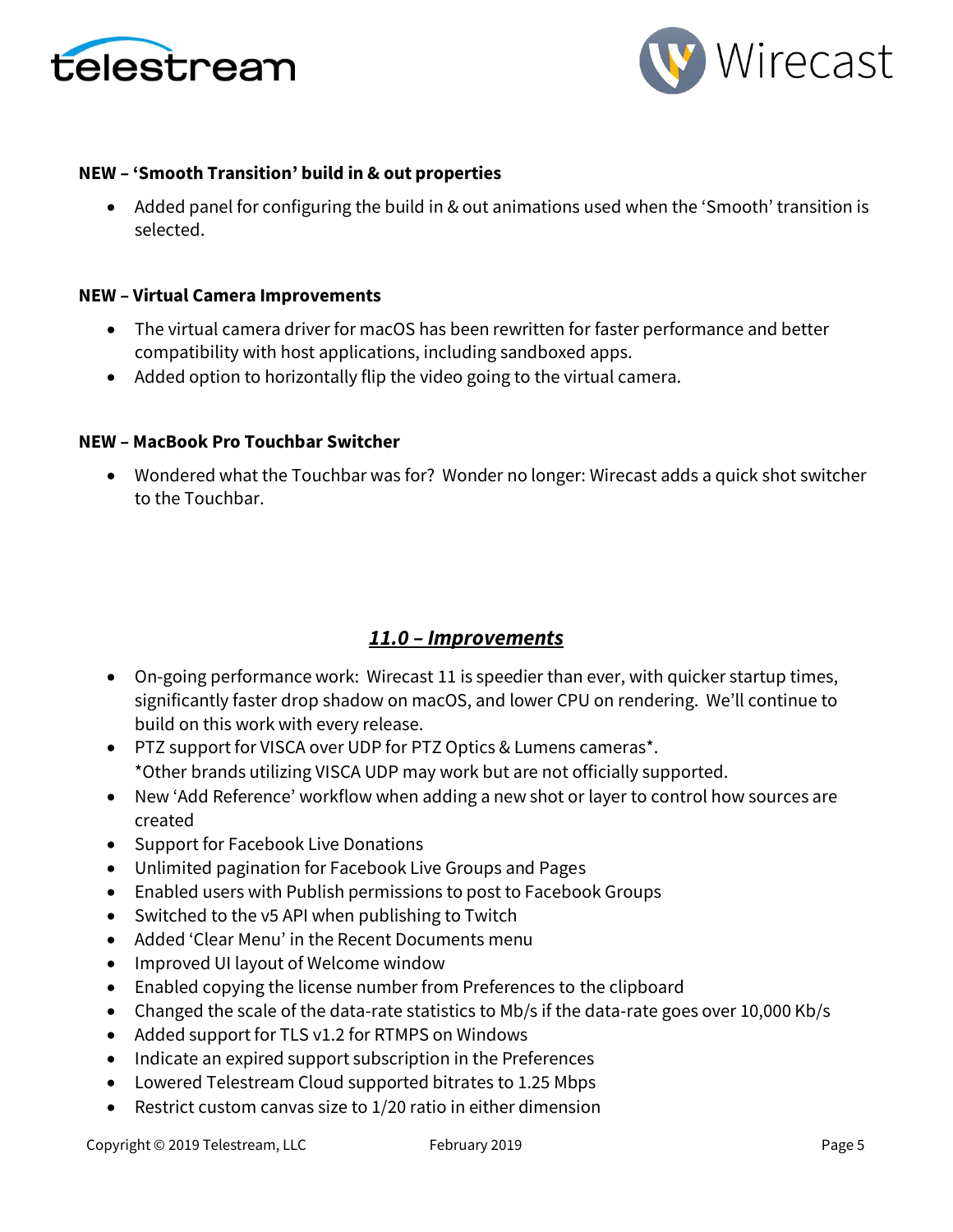



- Change polling rate of Widget sources with text files to 1/10 of a second
- Change the name of Web Display source to Web Page
- Enable HTTPS login for Facebook (this affects any released version of Wirecast with the Facebook Destination)
- Facebook Live Portrait (9:16 Aspect Ratio) Encoding Setting

# *11.0 – Fixes*

- macOS only: Virtual Camera does not work in sandbox apps
- macOS only: Virtual Camera does not work in Skype for Business
- Go button red dot is off-center
- Adding a Screen Capture from the Add Source UI duplicates the source and uses excessive resources
- Remove Ustream destination from Telestream Cloud supported destinations
- Unable to use PTZ presets with Matrox capture cards
- macOS only: Adding a matte causes the Live output to turn black
- Newtek NDI Spark Tally lights always indicate a preview state
- Crash when opening certain Wirecast documents with hotkeys
- Windows only: Unable to stream using Windows Media Streaming
- macOS only: Crash when editing an Audio Output device
- macOS only: Small memory leak when opening windows
- macOS only: Recording a Prores MOV file always drops frames at the start
- macOS only: Multi-Track Input Mapper Track Labels are not aligned
- Facebook Live: previously created Groups are no longer retrieved
- Periscope stream resets after 2 hours
- macOS Mojave: Search Text in Add Shot UI is white on white
- XKeys 128 Preview and Live lights do not remain lit for Clear Layers
- Unable to change Shot Source Properties without deselecting the shot
- 18 channel audio input devices were having their audio channels jump around
- Change wording of "Charity's Facebook ID" to "Facebook Charity ID"
- Audio Properties Layout does not display all elements in certain languages
- Recording an ISO source with mono audio can create invalid recordings
- Virtual Camera does not work with Polycom RealPresence Desktop on macOS
- ISO Recordings fail to import into Adobe Premiere
- Audio Mixer Moving the audio levels will cause Wirecast to periodically become unresponsive with a Webstream source in the document on Windows
- Closing a document with Multi-Viewer open can hang Wirecast on macOS
- FX Names do not have translations
- Webstream connection failure alert is not translated
- YouTube destination should auto-select new created events